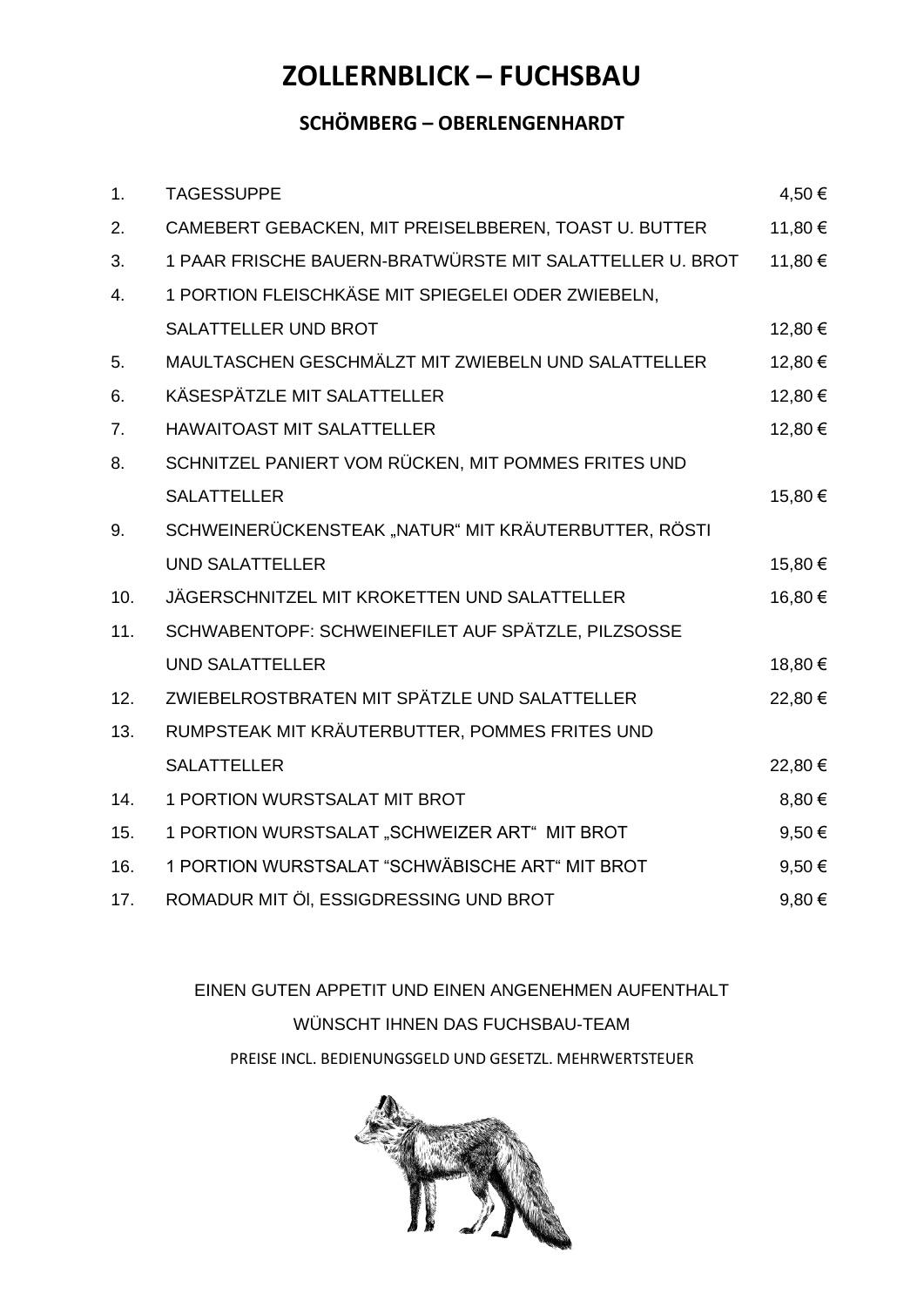## **SCHÖMBERG – OBERLENGENHARDT**

#### **ALKOHOLFREIE GETRÄNKE**

| <b>MINERALWASSER</b>    | 0,20 L                          | 1,90 € |
|-------------------------|---------------------------------|--------|
| 1. FL. MINERALWASSER    | 0,70 L                          | 4,30 € |
| 1 FL. HIRSCHQUELLE      | 0,70 L                          | 4,30 € |
| <b>FANTA</b>            | 0,20 L                          | 2,30 € |
| COCA-COLA               | 0,20 L                          | 2,30€  |
| <b>SPEZI</b>            | $0,20$ L / 0,50 L 2,30 / 3,90 € |        |
| <b>APFELSAFT</b>        | $0,25$ L                        | 2,50€  |
| <b>ORANGENSAFT</b>      | $0,25$ L                        | 2,80 € |
| <b>JOHANNISBEERSAFT</b> | $0,25$ L                        | 2,80 € |
| <b>SPORT DRINK</b>      | 0,50 L                          | 3,90 € |
| APFELSCHORLE            | $0,25$ L / 0,50 L 2,30 / 3,90 € |        |

#### **WARME GETRÄNKE**

| 1 TASSE KAFFEE "SEGAFREDO" / 1 PORTION KAFFEE "SEGAFREDO" | 2,30/4,20€ |
|-----------------------------------------------------------|------------|
| 1 TASSE KAFFEE HAAG / 1 PORTION "HAAG" ENTKOFFEINIERT     | 2,30/4,20€ |
| 1 ESPRESSO                                                | 2,20€      |
| 1 POTT KAFFEE                                             | $3,00 \in$ |
| 1 POTT CAPPUCCINO                                         | $3.00 \in$ |
| 1 POTT HEISSE SCHOKOLADE                                  | 2,80€      |
| 1 GLAS TEE MIT ZITRONE ODER MILCH                         | 2,30€      |
| 1 GLAS TEE MIT RUM                                        | 3,90 €     |
| 1 GLAS GROG                                               | 3,50€      |
| 1 GLAS GLÜHWEIN                                           | $3,50 \in$ |

#### PREISE INCL. BEDIENUNGSGELD UND GESETZL. MEHRWERTSTEUER

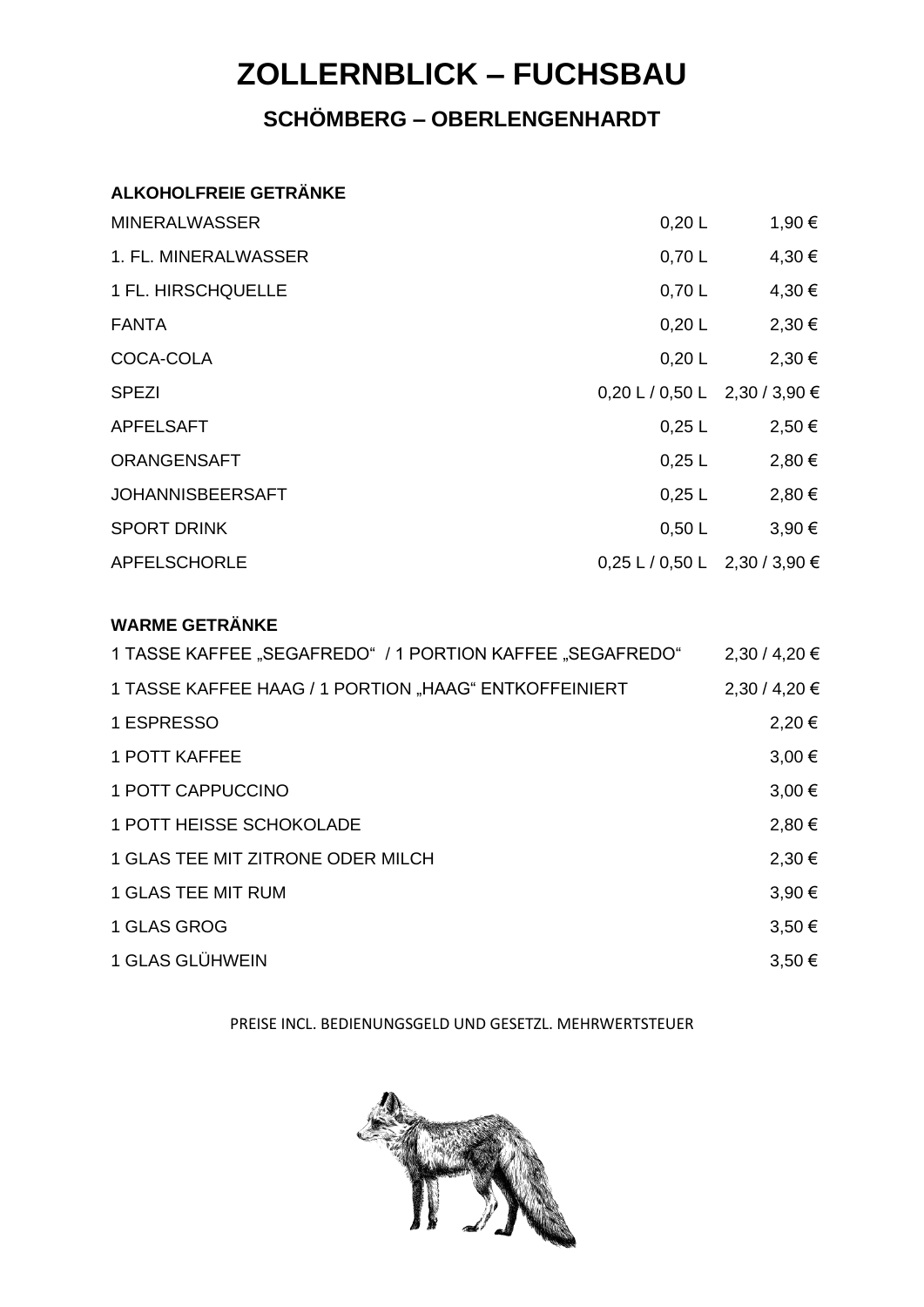## **SCHÖMBERG – OBERLENGENHARDT**

#### **BIER**

| <b>EXPORT VOM FASS</b>                     | 0,30 L       | 2,80 €     |
|--------------------------------------------|--------------|------------|
| <b>EXPORT VOM FASS</b>                     | 0,50 L       | $3,50 \in$ |
| <b>PILS VOM FASS</b>                       | 0,40 L       | 3,50 €     |
| HEFEWEIZEN HELL VOM FASS                   | 0,50 L       | 3,60 €     |
| 1 FL. ROTHAUS TANNENZÄPFLE                 | 0,33 L       | $3,00 \in$ |
| 1 FL. WEIZENBIER KRISTALL                  | 0,50 L       | 3,60 €     |
| 1 FL. WEIZENBIER DUNKEL                    | 0,50 L       | 3,60 €     |
| 1 FL. ERDINGER WEISSBIER ALKOHOLFREI       | 0,50 L       | 3,60 €     |
| 1 RADLER                                   | 0,50 L       | $3,50 \in$ |
| <b>ROTWEINE OFFEN 0,25 L</b>               |              |            |
| GROSBOTTWARER HARZBERG TROLLINGER, TROCKEN | WÜRTT.       | 4,20€      |
| HABERSCHLACHTER HEUCHELBERG,               |              |            |
| TROLLINGER-LEMBERGER, HALBTROCKEN          | WÜRTT.       | 4,20€      |
| ROSSWAGER LEMBERGER, TROCKEN               | WÜRTT.       | 4,50 €     |
| WALDULMER SPÄTBURGUNDER, TROCKEN           | <b>BADEN</b> | 4,50 €     |
| EDELSCHORLE WEISS ODER ROT                 |              | 2,90€      |
| <b>WEISSWEINE OFFEN 0,25 L</b>             |              |            |
| LEHRENSTEINSFELDER RIESLING, HALBTROCKEN   | WÜRTT.       | 4,20 €     |
| YBURG RIESLING, TROCKEN                    | BADEN        | 4,50 €     |

| י ושטולט ולובטבוויט, וולטטולבוי              | יישרש        | ט טייד |
|----------------------------------------------|--------------|--------|
| AUGGENER SCHÄF GUTEDEL, TROCKEN              | BADEN        | 4,50 € |
| DURBACHER SPÄTBURGUNGER WEISSHERBST, TROCKEN | <b>BADEN</b> | 4,80 € |

PREISE INCL. BEDIENUNGSGELD UND GESETZL. MEHRWERTSTEUER